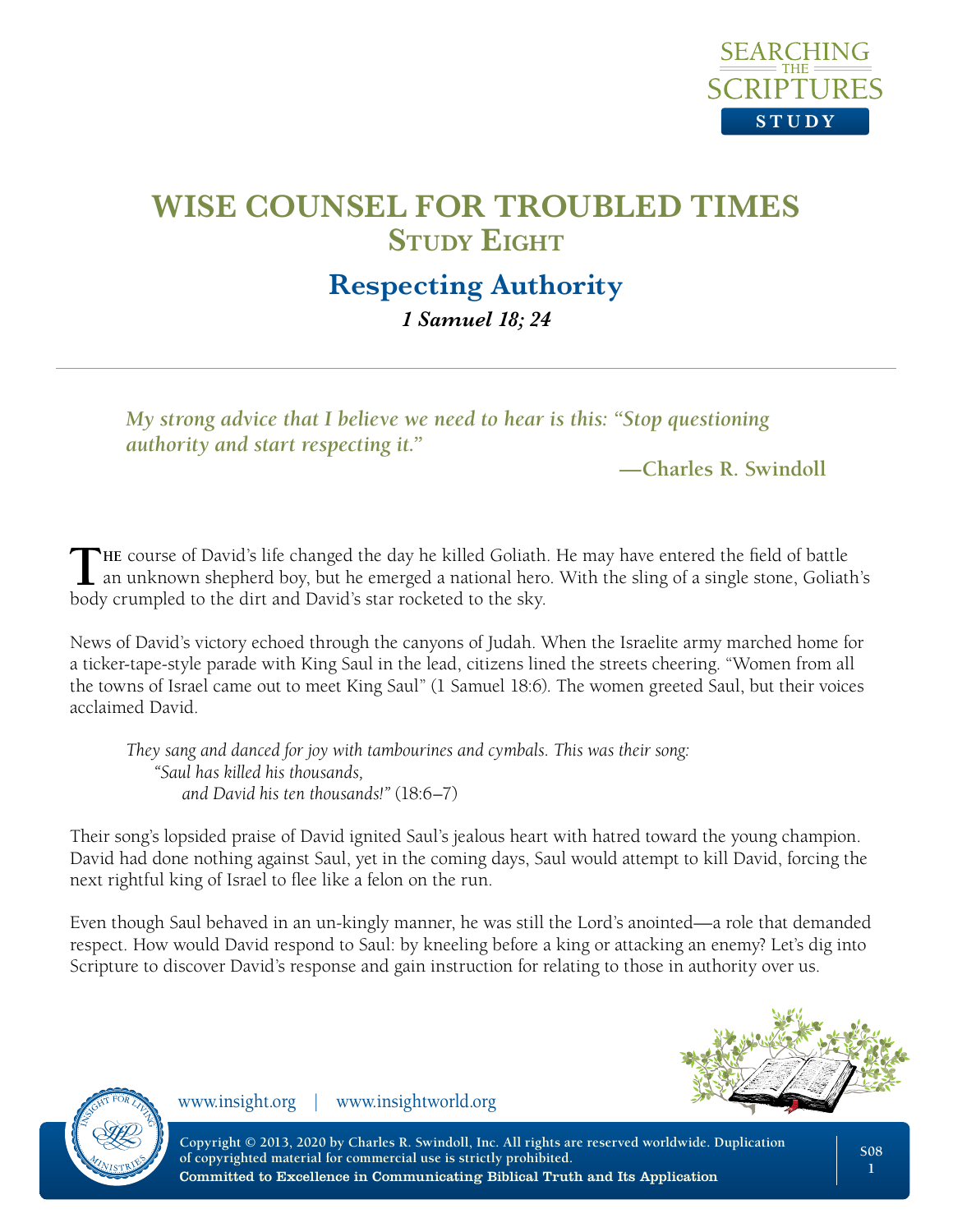

## **Respecting Authority**

*1 Samuel 18; 24*



#### **PREPARE YOUR HEART**

In the *Searching the Scriptures* method of Bible study, we always pray for God's Spirit to illumine our minds and hearts as we open God's Word. As Chuck Swindoll advised, "Study without prayer is an incomplete process—a futile effort."1 You may wish to pray as Chuck prays before he studies the Word: "I often pray, 'Lord, speak to me. Help me understand what this passage is saying. I am listening. I am sensitive to Your truth. Lead me into it.'"2

Write your prayer here if you wish.



## **TURN TO THE SCRIPTURES**

Humans have been resisting authority since the beginning of time. The roots of our *resistant*, *resentful*, and *rebellious* nature sink deep into history's soil, all the way to the first family. Adam and Eve's son Cain defied God's authority, and he stoked a rage that led him to murder his own brother (*[Genesis 4:1–16](https://www.biblegateway.com/passage/?search=gen+4%3A1-16&version=NLT)*). Similarly, Saul's disobedience and God's rejection of Saul as king led to his murderous hatred of David, God's next choice for king (*[1 Samuel 15:1–26](https://www.biblegateway.com/passage/?search=1+sam+15%3A1-26&version=NLT)*; *[16:1–13](https://www.biblegateway.com/passage/?search=1+sam+16%3A1-13&version=NLT)*). Now, dig deeper into Scripture by reading carefully *[1 Samuel 18:8–30](https://www.biblegateway.com/passage/?search=1+sam+18%3A8-30&version=NLT)*.

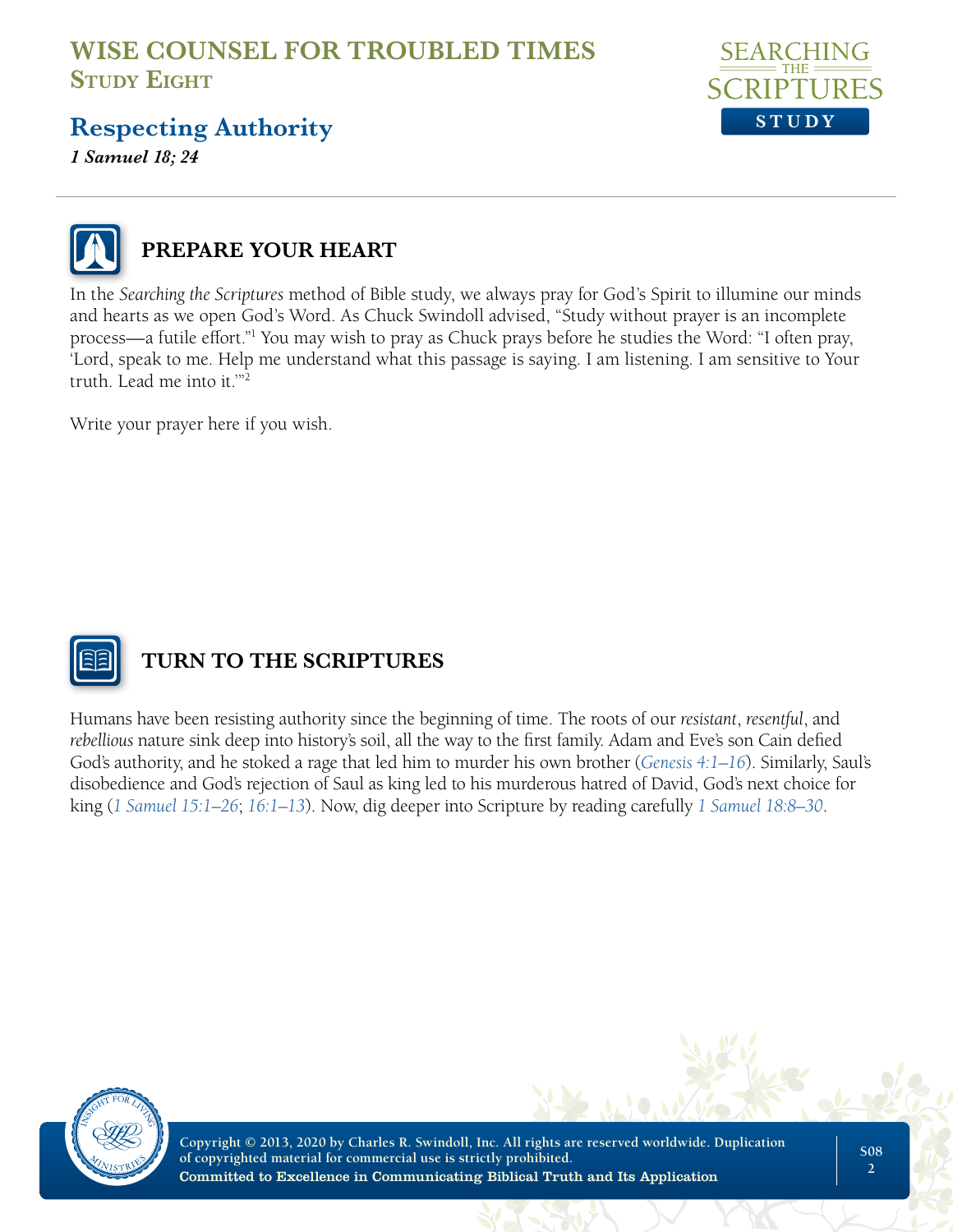

## **Respecting Authority**

*1 Samuel 18; 24*

#### **Observation: A Biblical Example of Respecting Authority**

A key principle in the *Searching the Scriptures* process is observation.3 As you review *[1 Samuel 18:8–30](https://www.biblegateway.com/passage/?search=1+sam+18%3A8-30&version=NLT)*, can you observe any repetitive themes or phrases (specifically, verses 12, 15, and 29)?

Write down what Saul did against David.

What were David's responses to his king who was trying to kill him?

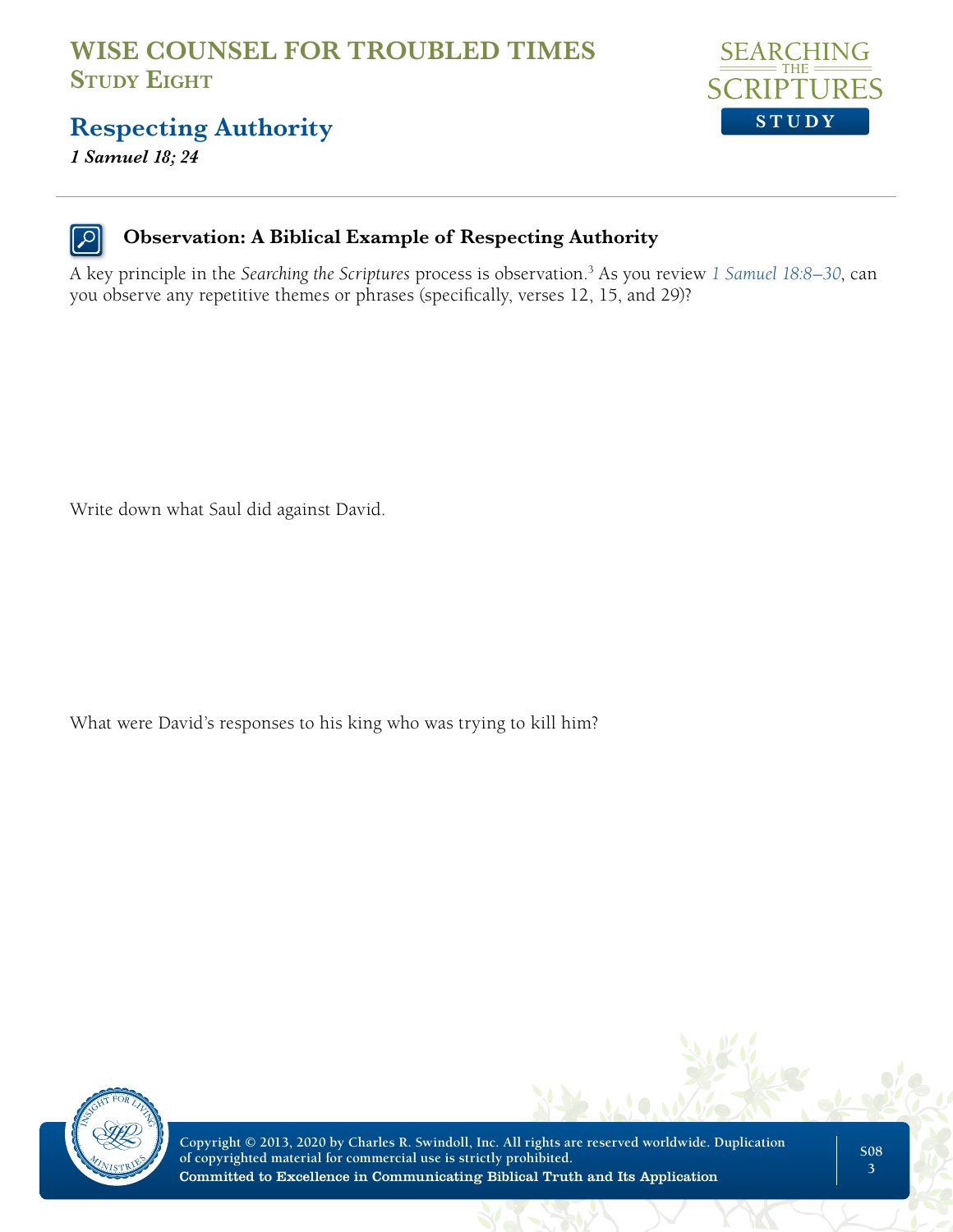

## **Respecting Authority**

*1 Samuel 18; 24*

What might Saul's actions tell you about Saul's motives and character? What do David's responses tell you about his motives and character?

Which of David's character qualities stand out the most to you based on your current circumstances?

#### **Interpretation: David's Strategy of Respect and Trust**

David's most dangerous opponent wasn't the nine-foot-nine-inch tall human war machine named Goliath; rather, his greatest foe was his own king, the man who at one time loved him as a son. David felled Goliath with the frontal assault of a well-placed stone. Dealing with Saul would require a different strategy for David: *showing respect to Saul because Saul was the Lord's anointed and trusting God to take care of David's enemy*.

As we seek to understand the meaning of David's actions for us today, let's examine the episode when David encountered Saul in a cave.

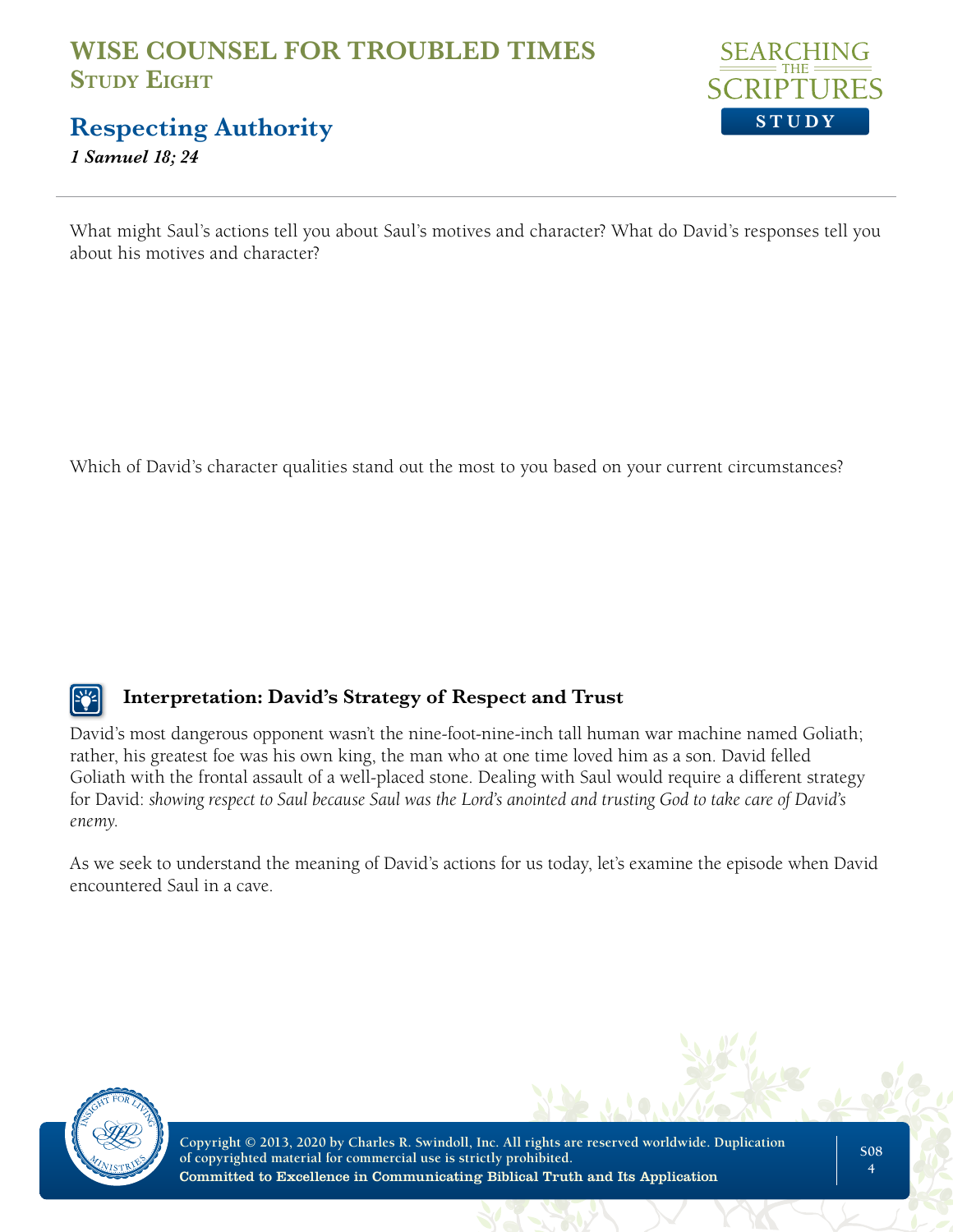

## **Respecting Authority**

*1 Samuel 18; 24*

#### **A Difficult Dilemma**

The encounter with Saul in a cave put David's respect-and-trust strategy to the ultimate test. Read *[1 Samuel 24:1–4](https://www.biblegateway.com/passage/?search=1+sam+24%3A1-4&version=NLT)*. In this situation, what unlikely factors combined to lead David's men to conclude that the Lord had delivered Saul into David's hands to kill him?

With revenge tantalizingly feasible for David and his men, David crept toward Saul with his knife in his hand. Would David succumb to temptation and stab Saul in the back? Read what David did in *[24:4–7](https://www.biblegateway.com/passage/?search=1+sam+24%3A4-7&version=NLT)*. What thought pricked David's conscience, and how did he communicate that to his men later?

#### **A Remarkable Response**

Read the dialogue between David and Saul after Saul left the cave in *[1 Samuel 24:8–22](https://www.biblegateway.com/passage/?search=1+sam+24%3A8-22&version=NLT)*. How did David's respect win over his enemy (*[Proverbs 16:7](https://www.biblegateway.com/passage/?search=prov+16%3A7&version=NLT)*)?

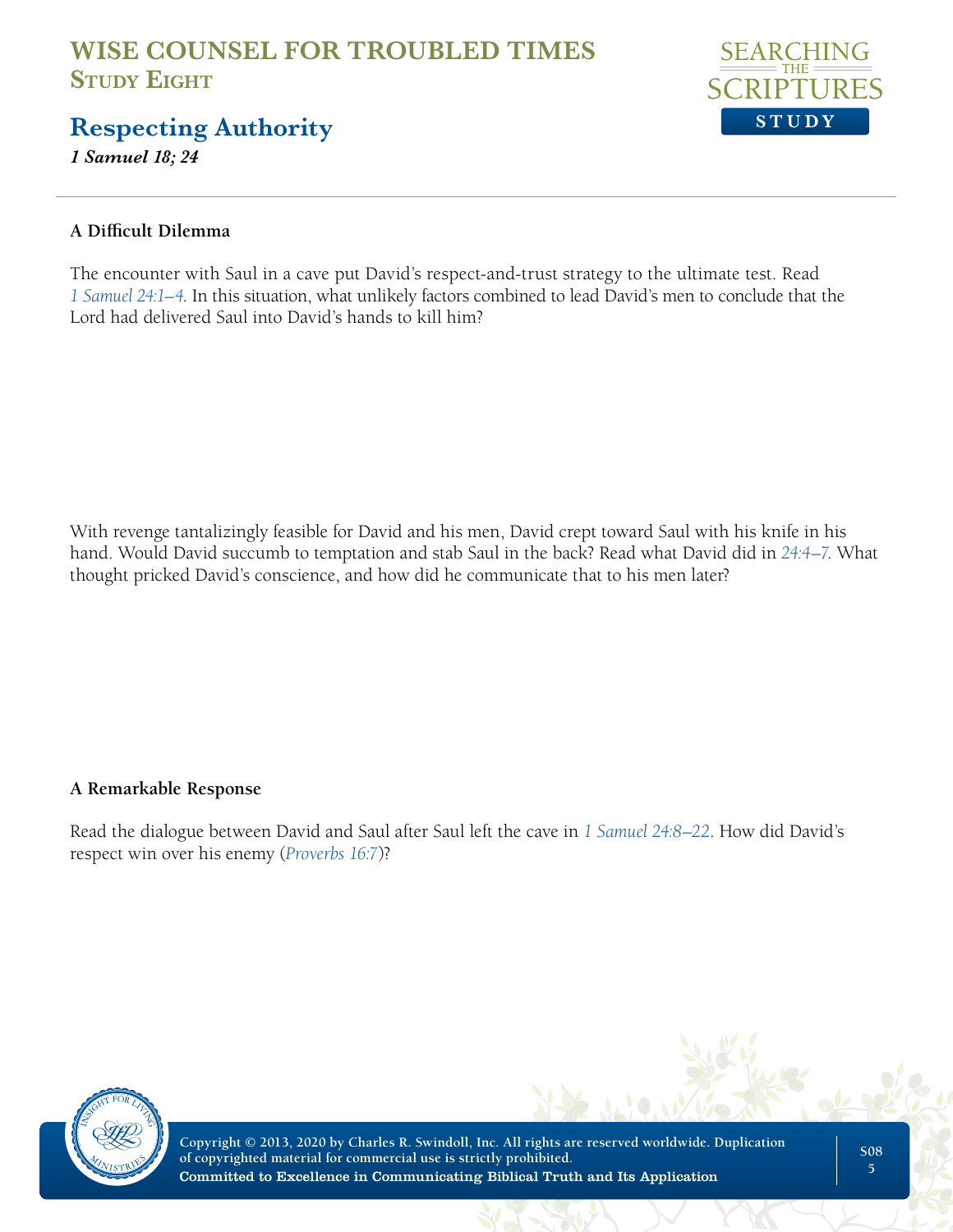

**Respecting Authority**

*1 Samuel 18; 24*

If David had bitten off a piece of sweet revenge and killed Saul in order to ascend to the throne, what sour aftertaste would have occurred? What may have been the consequences of his disrespect of the Lord's anointed?

David may not have plunged his knife into Saul's back, but he did break through the stony wall that Saul had erected around his heart. Reread *[1 Samuel 24:8–15](https://www.biblegateway.com/passage/?search=1+sam+24%3A8-15&version=NLT)*, noting David's confession, honest expression of feelings, and reassuring words to Saul—all characteristics of a well-handled confrontation.

#### **God's Reward**

What was the eventual outcome of David's respect-and-trust-God strategy (*[2 Samuel 2:4](https://www.biblegateway.com/passage/?search=2+Samuel+2%3A4&version=NLT)*)?

*Learn from David; there are lessons to be learned in humility. There are things you can pick up and begin to model. Are you being hurt? So was David. He wrote songs for you in the book of Psalms. David's story is a magnificent story of how the Lord takes a situation that is a real dilemma, where a man has the power to retaliate, but he doesn't because of the respect of God's hand in the life of another. And as a result, the Lord rewards him.*  **—Chuck Swindoll**

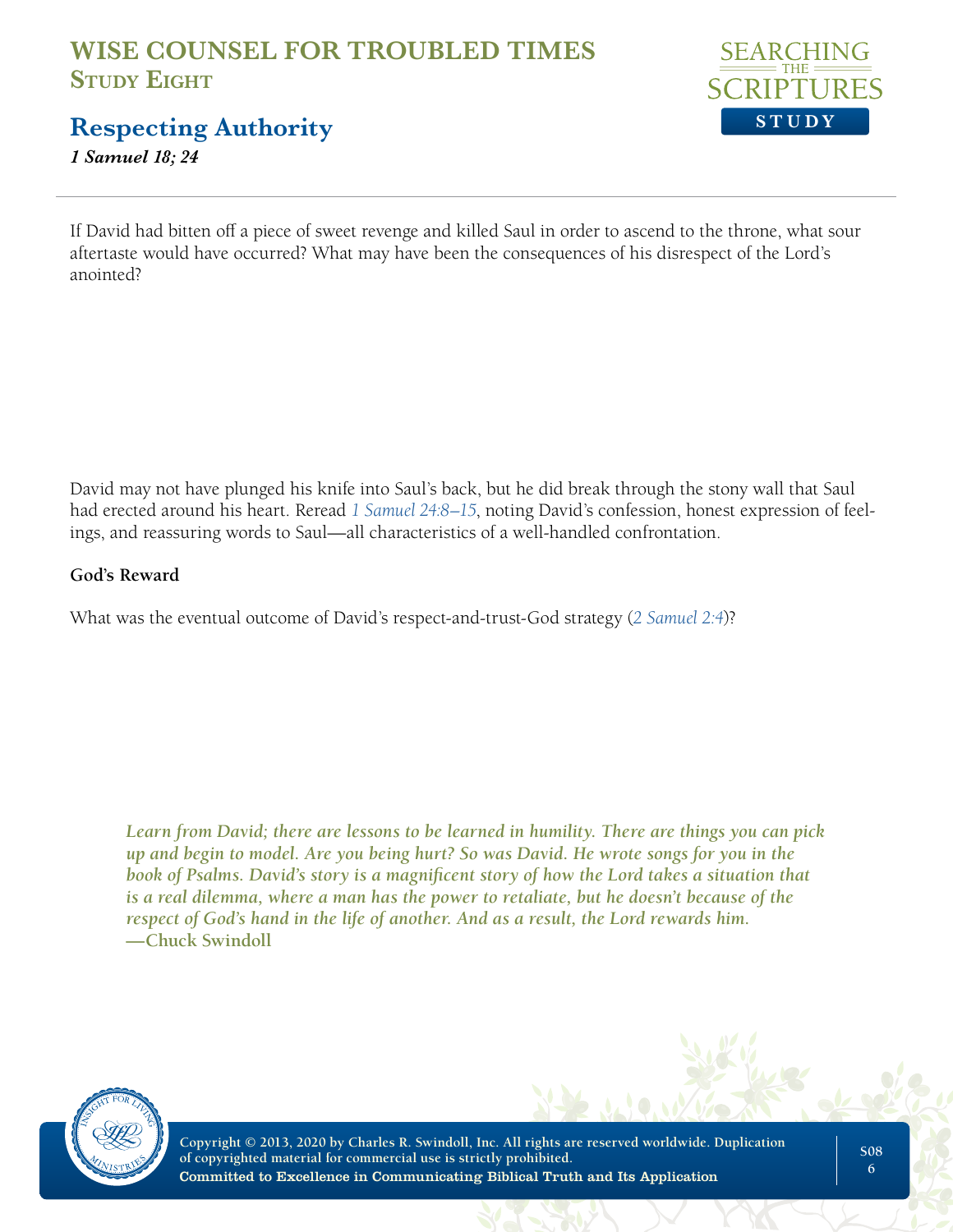

## **Respecting Authority**

*1 Samuel 18; 24*

#### **Principles to Live By—Then and Now**

Bible stories are a rich source of principles for godly living. We learn best by example, don't we? Lists of points are quickly forgotten, but the story of David's confrontation with Saul sets memorable pegs in our mind so that the next time we're dealing with a Saul-type enemy, we have some guidelines to hang on to. Just keep in mind that adjustments for context are required.

No one today is the "Lord's anointed"; however, the principle of respect for authority remains true. You probably won't confess snipping the corner of a king's cloak, but you may need to confess hurting your boss with verbal snips and cutting criticisms. Consolidate key points of the story as you can, and then create principles—such as: *When confronting someone in authority, be honest about your actions and feelings, address their fears directly, and spell out your values.* David didn't stay hidden in his cave of hurt feelings; he bravely stepped into the light and spoke to his enemy. Perhaps his example will help you do the same.

Can you draw more principles from David's respectful approach to Saul?

#### **Correlation: The Theme of Respect in Scripture**

The theme of respect for those in authority winds through Scripture like a mountain stream. Dip your hand into a few passages and note the commands that God issues and character qualities He expects.

| Passage       | Commands | Qualities |
|---------------|----------|-----------|
| Exodus 20:12  |          |           |
| Micah 6:8     |          |           |
| Romans 13:1-2 |          |           |
| Hebrews 13:17 |          |           |

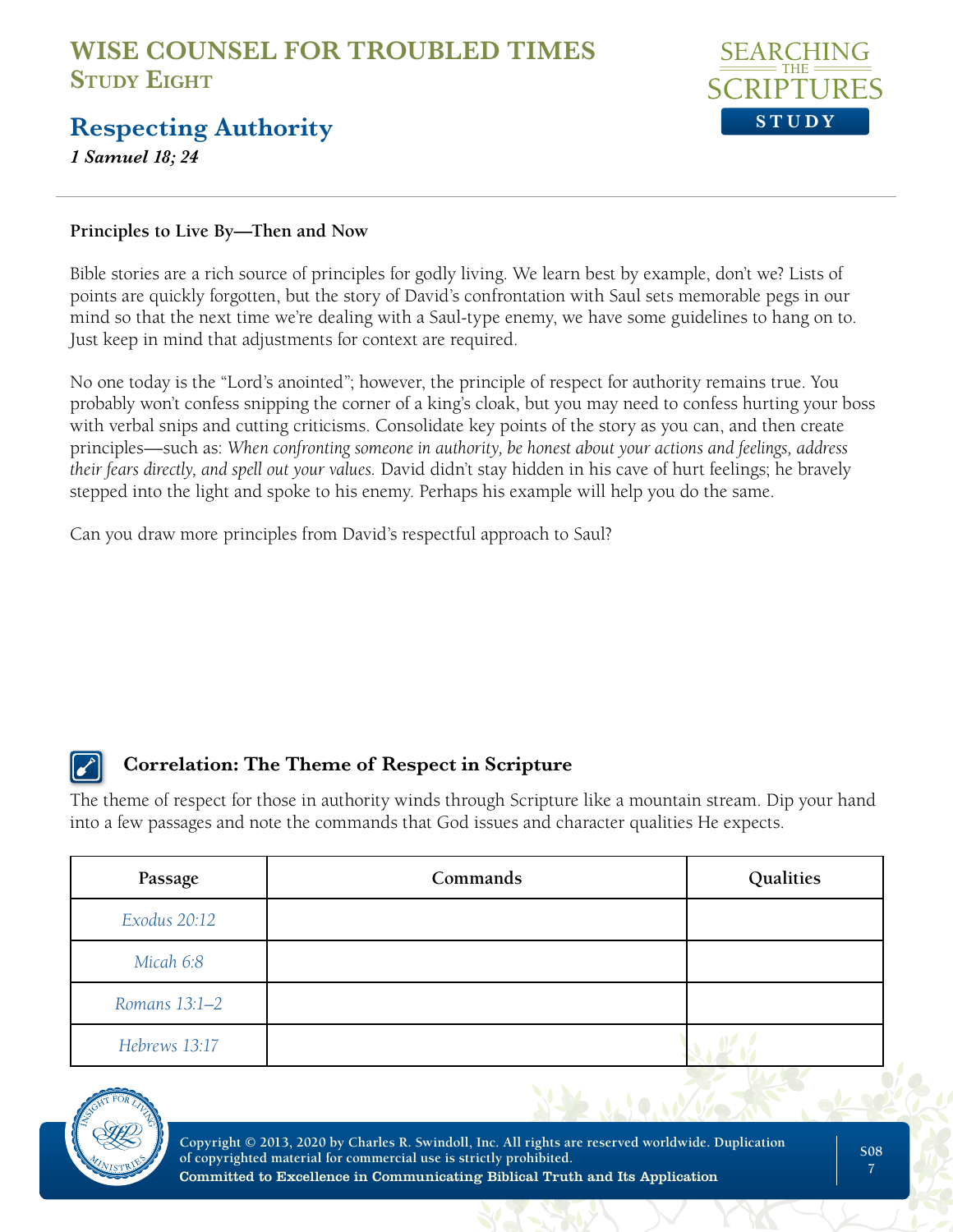

**Respecting Authority**

*1 Samuel 18; 24*

Summarize God's teaching about respecting authority.

Only with a David-like faith in God's sovereign plan for our future can we take the first steps toward respecting those God places in authority over us.

#### **Application: A Few Insights on Cultivating a Submissive Spirit**

The final scenes of Saul's life read like a Shakespearean tragedy. His account climaxes with Saul consulting a medium who foretold his being wounded by Philistine archers, his begging his aide to plunge a sword through his heart, and his death by his own hand (1 Samuel 28; 31:1–4). David never once gloated over the death of his enemy but grieved the loss of his king, Saul, as much as the loss of his friend, Jonathan (2 Samuel 1). David remained respectful even after Saul's death.

What can we glean from this account?

- *Expect to be mistreated.* A jealous, fearful, paranoid "Saul" may enter the drama of your life's story in any scene.
- *Anticipate feelings of revenge.* Be prepared to resist the urge to take matters into your own hands.
- *Refuse to fight in the flesh.* Enlist the Spirit of Christ as your source of strength to entrust yourself to God.
- *Determine now to leave all vengeance with God.* "Dear friends, never take revenge. Leave that to the righteous anger of God" (Romans 12:19).

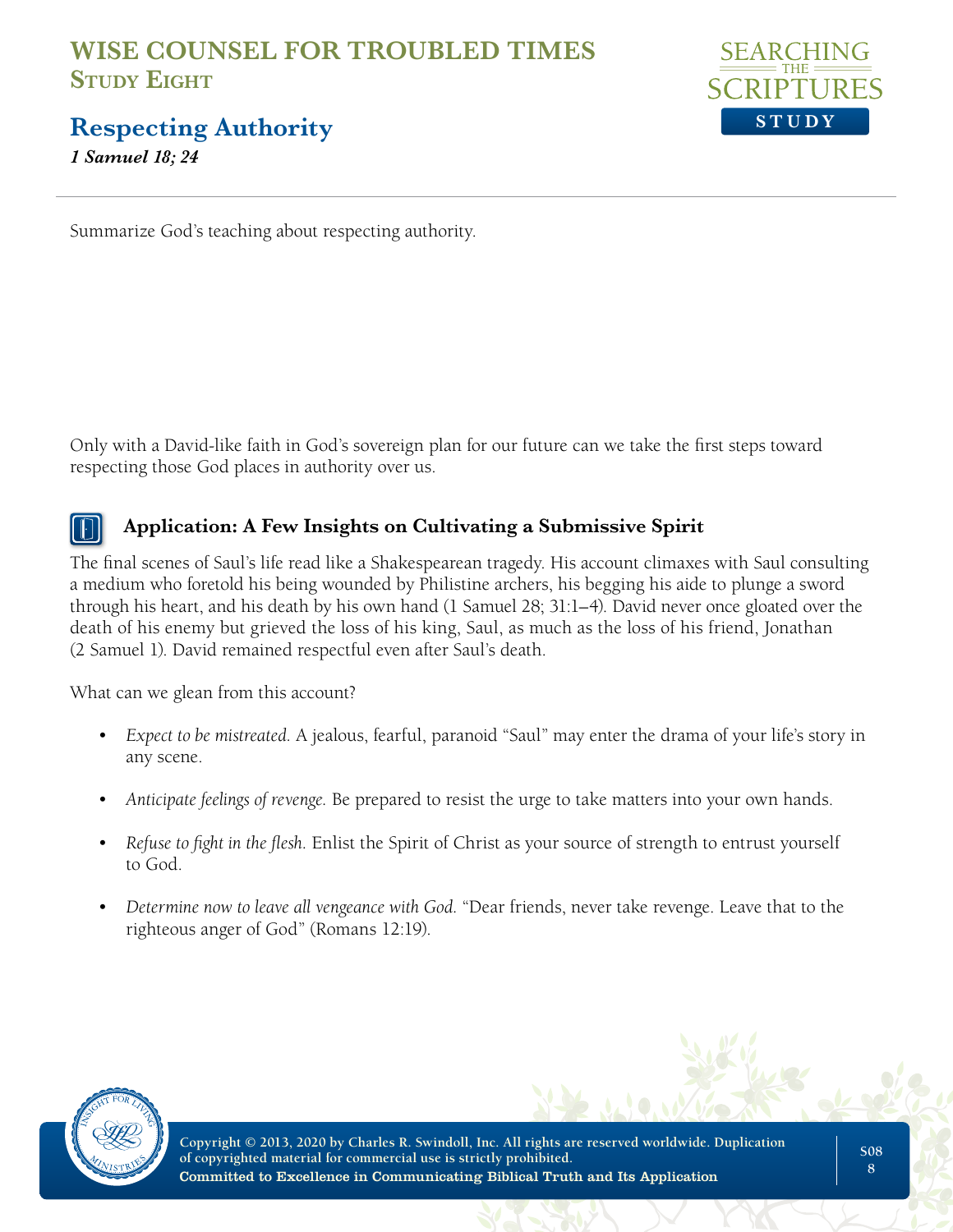

**Respecting Authority**

*1 Samuel 18; 24*

Which of these truths can you apply to your situation in the coming days and in what ways?



## **A FINAL PRAYER**

Conclude your study of David's respect for Saul by fortifying your soul with the following Psalm and then writing a prayer to trust the Lord and leave all vengeance with Him.

*Don't worry about the wicked or envy those who do wrong. For like grass, they soon fade away. Like spring flowers, they soon wither. Trust in the Lord and do good. Then you will live safely in the land and prosper. Take delight in the LORD*, *and he will give you your heart's desires. Commit everything you do to the LORD. Trust him, and he will help you. He will make your innocence radiate like the dawn, and the justice of your cause will shine like the noonday sun.* (Psalm 37:1–6)

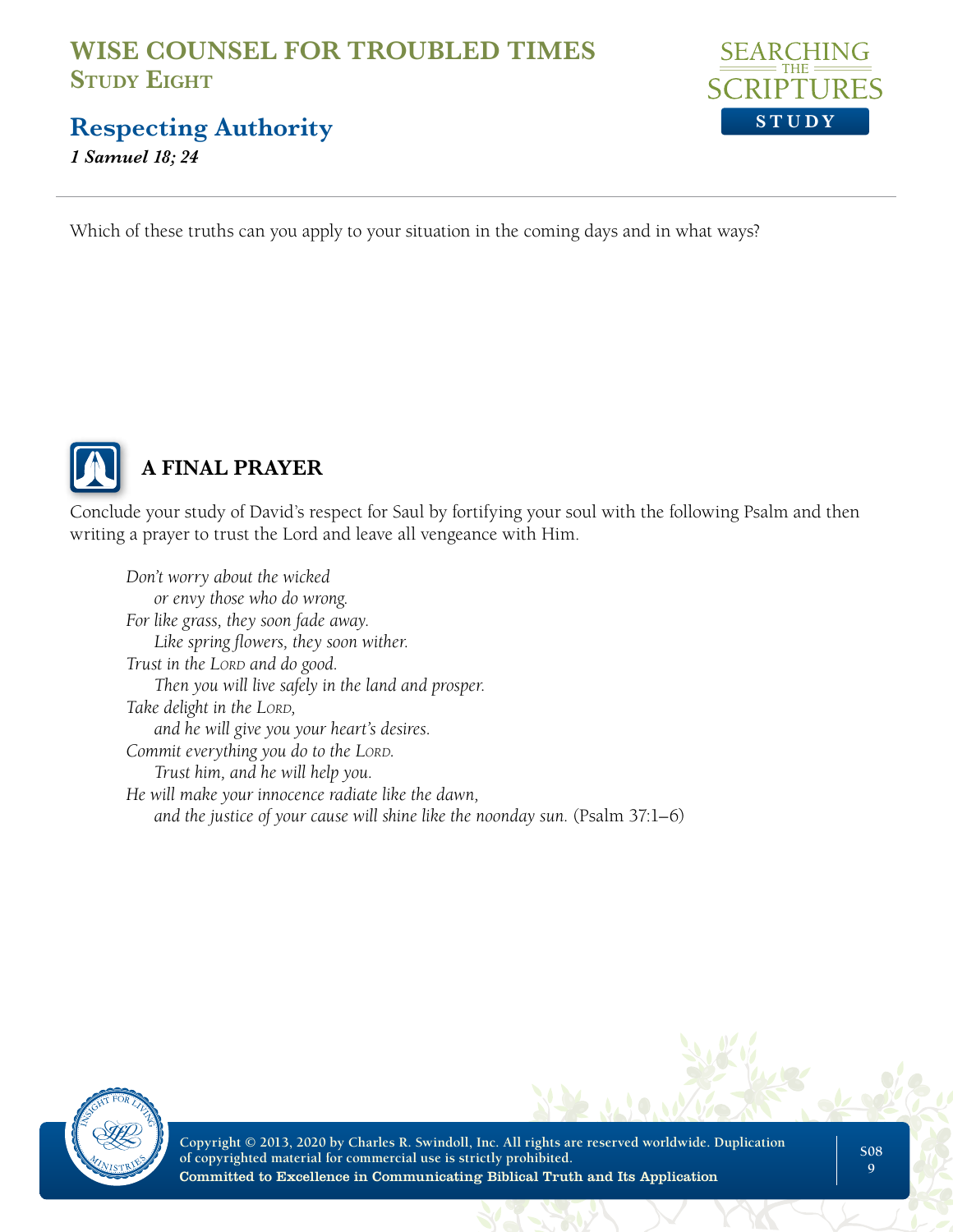

# **Respecting Authority**

*1 Samuel 18; 24*

**My Prayer of Trust**

# ENDNOTES<br>1. Charles R. S

- 1. Charles R. Swindoll, *Searching the Scriptures: Find the Nourishment Your Soul Needs* (Carol Stream, IL: Tyndale House, 2017), 160.
- 
- 2. Swindoll, *Searching the Scriptures*, 128. 3. To learn about Chuck Swindoll's *Searching the Scriptures* method of Bible study, go to the Web page, "*[How to Study the Bible for Yourself](https://sts.insight.org/)*."